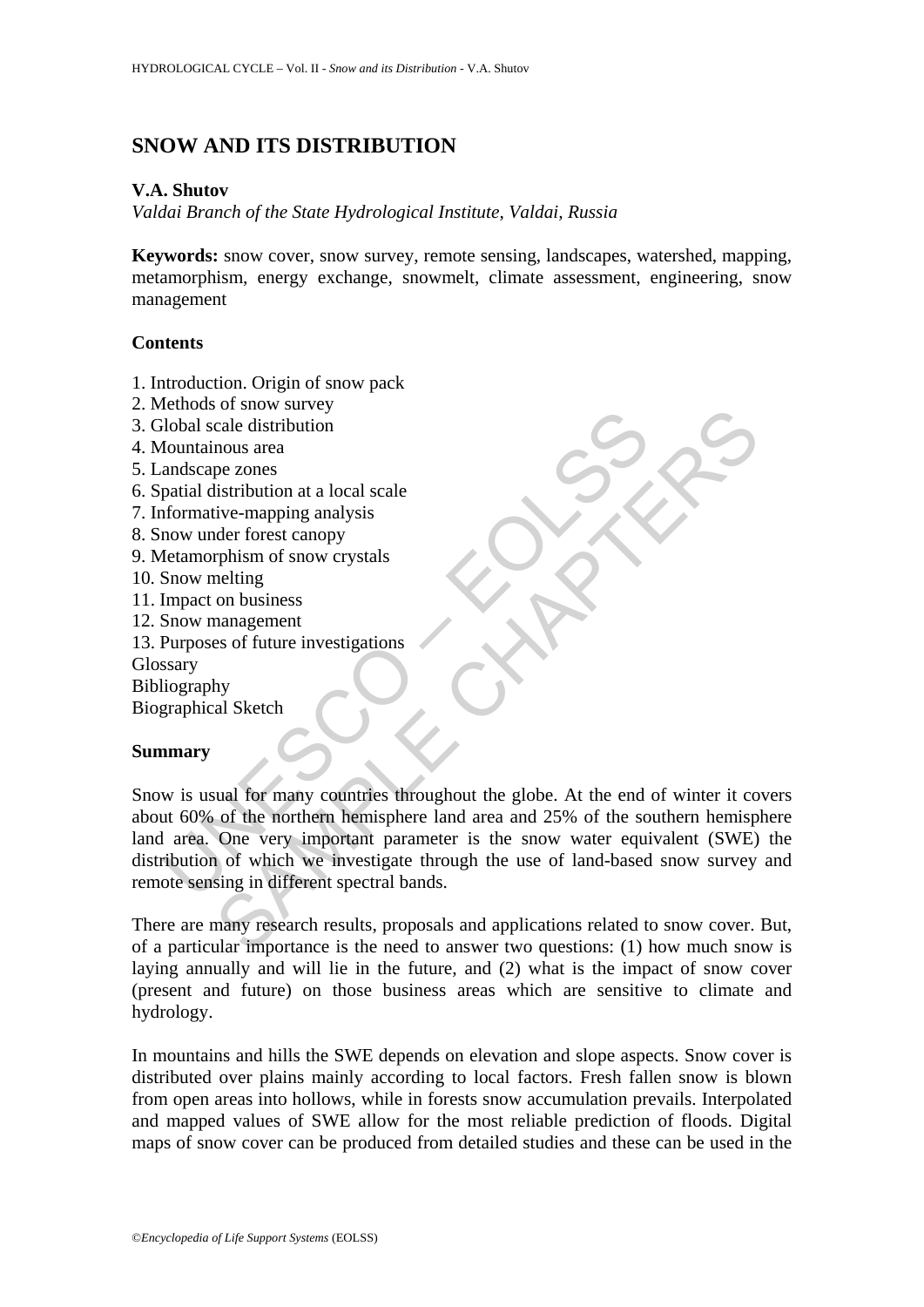so-called informative-mapping model.. These maps are drawn by using topography, vegetation, and land use maps.

In winter snow crystals grow within the snow pack and this affects melt water percolation during the spring thaw, and hence the water yield from snow. Snow melt depends on energy exchange within the "snow-atmosphere" system. The main energy factors of the snow melt are solar and long-wave radiation and the energy fluxes, which are defined by measurements in the atmospheric surface layer. Reflectance or surface albedo is also of great importance in regulating snowmelt. The water balance is another way to quantify snowmelt and the water yield from snow. Long-term monitoring indicates declining SWEs, and increasing rainfall during snowmelt seasons especially for the last decade.

Main problem for future investigations is how to retrieve a true picture of snow cover distribution from satellite derived imagery. Applications appear as follows: understanding the influence of climatic changes on snow cover, improvements in flood flow simulation and forecasting, consideration of snow pack as a sink for contaminants, snow retention to provide water for agriculture and to protect water bodies, and snow as a problem for construction engineering.

#### **1. Introduction. Origin of snow pack**

In problem for future investigations is how to retrieve a true pictivity in from satellite derived imagery. Applications apprestanding the influence of climatic changes on snow cover, imply simulation and forecasting, cons lem for future investigations is how to retrieve a true picture of snow compare a from satellite derived imagery. Applications appear as follenged the influence of climatic changes on snow cover, improvements in fation and The seasonal snow cover that dominates the natural landscapes of Russia and Canada for 4 to 6 months each year is a powerful factor influencing environmental processes and human activity. Snow cover studies have many applications in business and are of great importance in geographical and climate research. These studies include: spring flow forecasting, water projects, calculation of floods and soil freezing for construction engineering, etc. Combating snow drifts on roads and protection of fertile soils against water erosion are almost impossible without reliable snow cover data and information on processes occurring within the snow pack.

Snow crystals originated under different temperature conditions assume different forms: from sparkled needles falling from thin *alto-stratus* clouds in frosty weather to large flakes in the usually mild west European and Japanese winters. By classifying snow crystals, one can find evidence of their thermal history inside a cloud system. Primary snow crystals are destroyed by wind-born drifting, packing them into the snow pack. At the same time, small crystals in deep horizons of the snow pack grow due to so-called *metamorphism* and then look like salt crystals. This depends on the diffusion flux of water vapor through the snow pack.

The snow surface is often covered with a crust created by intense incoming solar radiation. These crusts can stay buried under new fallen snow, so the old snow pack becomes a layered structure. The density or specific weight of "dry" (non-thawing) freshly fallen snow is about 0.06 to 0.10 g cm<sup>-3</sup>, but this grows gradually to 0.30 g cm<sup>-3</sup> by late winter. The extremely arid climate of the Mongolian plains produces such a compact snow pack that it looks like a continuous crust that can be cracked by a footstep like crazing on a floor tile.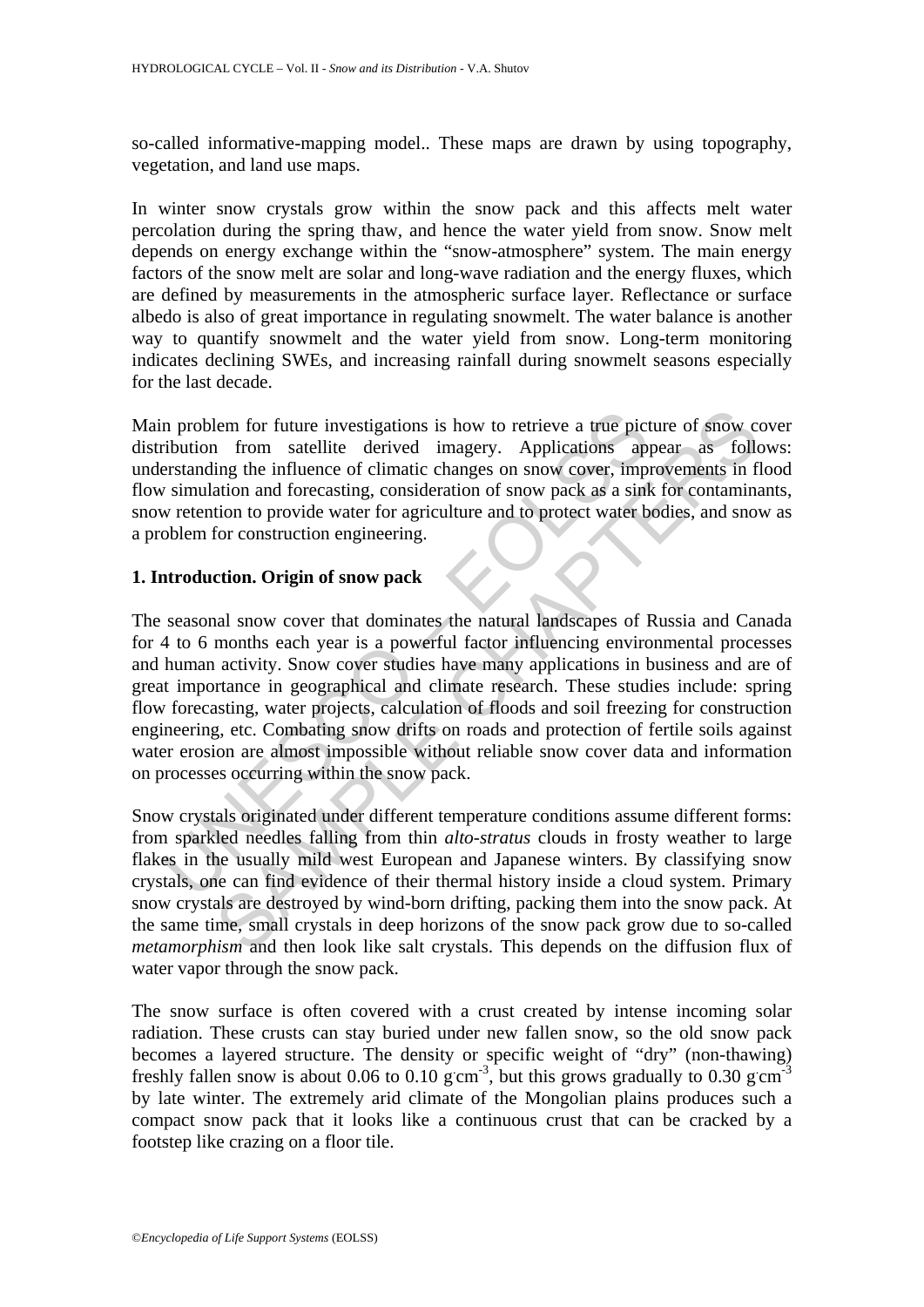The amount of winter precipitation defines the snow depth or snow thickness only in a general sense, as snow cover generally smoothes out the bumps and hollows of the land surface. Wind-born drifting and re-location of snow are significant aspects of snow storms over the great plains of North America, Siberia and Kazakhstan. In early spring, it melts to create a cavernous surface. In high mountains strong solar radiation can impact the surface of perennial snow pack and create very large ridges of snow inclined according to the incident angle of the sun's rays and with pointed hillocks. Climbers call these snow caps *praying monks*.

Snow evaporates under the influence of solar radiation and sometimes, particularly in extra-arid regions like the Mongolian plains, it disappears almost without any liquid melt water. Evaporation from snow is usually from 10% to 25% of the total snow water content. Snowmelt occurs under the combined effect of sunlight, wind and air temperature. The heat budget is the energy source available for melting. Snowmelt is therefore possible not only with positive air temperatures, but even with negative ones if there is a strong energy flux. Rainfall on the snow surface stimulates snowmelt, particularly in humid climates such as the mountains of Norway, Alaska and western Canada.

| articularly in humid climates such as the mountains of Norway, Alaska and wester<br>anada. |                 |      |      |      |      |      |
|--------------------------------------------------------------------------------------------|-----------------|------|------|------|------|------|
| <b>Methods of snow survey</b>                                                              |                 |      |      |      |      |      |
| <b>Region</b>                                                                              | Nov.            | Dec. | Jan. | Feb. | Mar. | Apr. |
|                                                                                            | 4               | 12   | 23   | 32   | 33   | 6    |
| North-west (St. Petersburg)                                                                | $\tau$          | 18   | 32   | 47   | 51   | 18   |
| North (Arkhangel'sk)                                                                       | $\overline{1}1$ | 21   | 33   | 42   | 46   | 24   |
|                                                                                            | 17              | 38   | 52   | 69   | 73   | 48   |
| Central plain (Moscow)                                                                     | 4               | 12   | 19   | 28   | 30   | 3    |
|                                                                                            | 6               | 17   | 33   | 44   | 52   | 6    |
| Upper Volga region (Nizchny                                                                | 5 <sub>1</sub>  | 15   | 31   | 40   | 43   |      |
| Novgorod)                                                                                  | $\overline{7}$  | 25   | 45   | 58   | 63   |      |
| Urals (Ekaterinburg)                                                                       | 10              | 21   | 29   | 39   | 39   | 5    |
|                                                                                            | 17              | 38   | 47   | 59   | 62   | 20   |
| Central chernozem prairie (Kursk)                                                          |                 | 6    | 13   | 16   | 17   |      |
|                                                                                            |                 | 9    | 20   | 29   | 31   |      |
| Mid Volga region (Samara)                                                                  | $\overline{4}$  | 12   | 23   | 27   | 30   |      |
|                                                                                            | 5               | 21   | 39   | 50   | 63   |      |

### **2. Methods of snow survey**

Source: Kopanev I.D. (1982) Climatic aspects of the snow cover studies. - Leningrad, Gidrometeoizdat, 240 pp. (in Russian)

Table 1. Mean snow depth (cm) over the regions of European Russia

The method for regular (land-based) snow survey was first developed in the late nineteenth century. It consists of regular measurements of snow depth, using a stake, and snow density, using a weighed snow sample. This is taken in a steel cylinder which is pushed carefully into the snow pack and is then lifted without causing any destructive forces on the contained snow. All snow survey routes must be marked by distance, and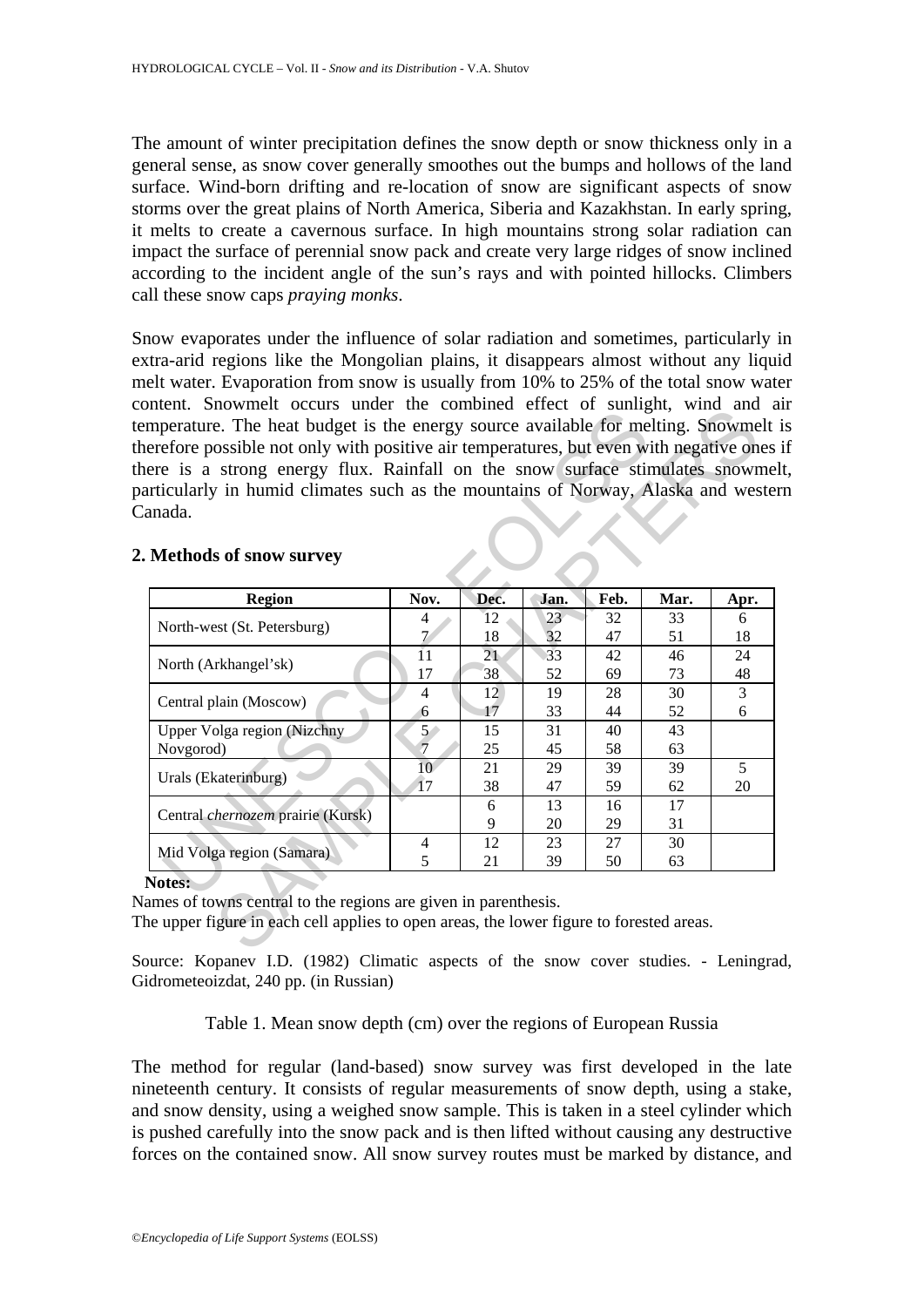the survey should be carried out regularly (e.g. every 10 days). Only in this way, will the data series obtained be representative of an area and amenable to statistical procedures. As statistical estimation showed, to obtain useful data, the snow pack samples should be regularly located along a survey track of 1 km long for an open area, and 0.5 km under a forest canopy. Based on these data, regional studies were conducted to investigate regional climate and water regimes. As an example, the snow survey data obtained for a long-term period in European Russia are shown in Table 1.

A device known as a *snow pillow* is used to determine the pressure of snow cover on the surface. The pillow itself is a tank with an area of about 10  $m^2$ , made of rubber. It is filled with a mixture of alcohol and fresh water to prevent freezing. The level of the liquid is determined with a float-and-pulley recorder in a well linked to the tank by a tube laid under the soil. Records are repeatedly adjusted during snow surveys.

And these the solit records are repeatedly adjusted daring show<br>ther method consists of aerial gamma-survey of the snow su<br>netion of natural terrestrial gamma-rays. This airplane-based met<br>etect the snow water equivalent method consists of aerial gamma-survey of the snow surveys.<br>
nethod consists of aerial gamma-survey of the snow surface, based to<br>
for natural terrestrial gamma-rays. This airplane-based method is widely to<br>
e snow water e Another method consists of aerial gamma-survey of the snow surface, based upon extinction of natural terrestrial gamma-rays. This airplane-based method is widely used to detect the snow water equivalent over large river basins throughout European Russia. It was found that gamma radiation from subsurface snow varies, particularly during episodic snowmelts in winter. The snow water equivalent in early spring can be overestimated by including the melt water accumulated under a deep snow pack. There are also considerable errors as a result of spatial non-homogeneity of the snow cover itself.

In Russia and many other countries, radar precipitation measurements are used to detect snowfall intensities and snow water content. Research was undertaken in the 1980s, in the Central Asian mountains of the former Soviet Union, to derive snow water equivalent by absorption of a space neutron flux within the snow pack. This advanced method was proposed as one of the remote sensing tools for detection of avalanches in high mountains with very deep snow pack.

Snow cover distribution and its dynamics were first detected remotely by the "Tiros" satellite in the mid 1960s, and the global monitoring system has evolved since that time. The Russian Hydro-meteorological Service also uses information and imagery from the home satellites "Meteor" and "Kosmos". The land surface is continually scanned in visual (0.4 to 0.7 μm) and near infra-red (to 1.3 μm) spectral bands (diapasons). Today the Advanced Very-High Resolution Radiometer (AVHRR) is used as a satellite sensor to study sea ice growth and snow cover extent.

Digital processing of the imagery involves firstly subdivision of an area into snowcovered and bare terrain. By contrasting the picture, one can define, as near as possible, the degree of snow depth using a threshold of the white-gray scale. A question arises as to how snow cover can be distinguished from clouds. It was found that infra-red brightness of snow cover is 60% less than that of clouds that may be as white as snow in the visual spectral band. It is much more difficult to recognize snow hidden by clouds obscuring the land surface. For this, a skillful operator must make a chronological examination of the pictures.

The main problem of how to evaluate the water equivalent of snow by satellite pictures has not yet been resolved. Micro-wave survey is the most suitable method for satellite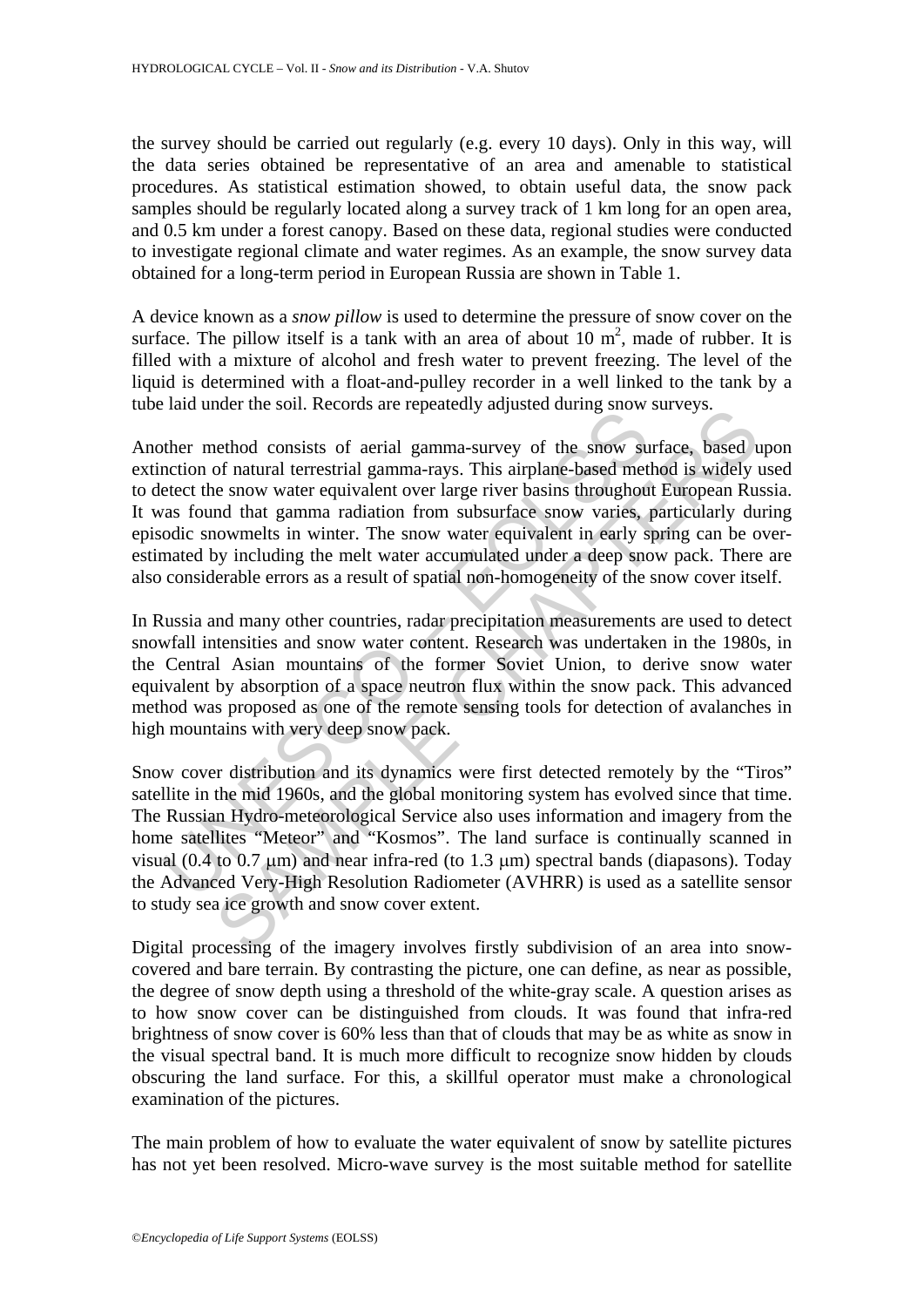based remote sensing of snow, for instance records of natural radiation of the snow cover in the spectral band from 6 to 37 GHz. This radiation flux correlates well with the snow water equivalent. To detect it more correctly, however, additional factors must be allowed for, such as liquid water content, texture of the snow pack, size of snow crystals, thickness of crusts and snow surface contaminants. Measurements showed that there were temporal variations in micro-wave brightness during the "melt-to-freezing" cycle. As found previously, very moist soil and snow crusts distort back-scattering from the interfaces. This problem has not been fully explored until now and it requires further investigations in snow physics.

Global grid snow cover data are available owing to satellite imagery received every day. The most complete data have been collected at the National Snow and Ice Data Center (NSIDC) in Boulder, Colorado, USA. One of these sources is monthly global snow depth data. They are allocated into grid cells of 4 degrees latitude by 5 degree longitude. Such global grid data sets are too coarse for assessment of snow accumulation at a local scale, e.g. small river basins, but they are very useful for various aspects of climate research, such as updating global climatic and atmospheric circulation models.

#### **3. Global scale distribution**

Local and the same time, the conclusion of the same solution in the concel solution in the and the concel solution of the same solution and the set of a set of a set of a set of a set of a set of a set of solution and a st Fiboucal, coloration grid and the solution of the solution of the solution of the magnetic means of the magnetic and many given all river basins, but they are ellocated into grid cells of 4 degrees latitude by 5 degree lo Remote sensing by satellites delivers quite realistic pictures of snow cover distribution at the global scale. By late winter snow extends over almost 60% of the northern hemisphere land mass and about 25% of that in the southern hemisphere. This determines the reflectance of solar radiation or the snow surface albedo, which amounts to 0.80 to 0.90 for fresh fallen snow, while snow-free forest reflects 0.16 to 0.19 of the global solar energy flux. Snow therefore acts as a switchboard for the heat balance of planet Earth, as well as a power forcing the atmospheric circulation.

At the same time, the circulation systems determine the extent and distribution of snow cover. In Europe snow cover expands southwards under the prevailing influence of the so-called western type of circulation. The eastern types tends to make snow cover more persistent in time. This fact results from the close interrelation between atmospheric circulation type, atmospheric water vapor content and precipitation. Thus, the circulation links the components of the hydrological cycle and snow cover, rebuilds heat budget over the Earth surface, and creates temperature anomalies on a global scale.

The satellite imagery showed that the snow covered area over the northern hemisphere varies between 41 and 48 million  $km^2$  in winter, and from 27 to 34 million  $km^2$  in spring. There has been a slight apparent reduction in spring snow cover in recent years, which may be attributable to gradual global warming, presumably as a human impact, leading to earlier snowmelt. In general, however, there are no clear trends in global snow cover. What is clear is that great anomalies take place, such as sudden snowfalls from cold air breaks in late spring and exceptionally long periods with snow near the southern boundaries of the snow covered area in western North America, Central Asia and Asia Minor.

By detailed analysis of satellite imagery and synoptic maps, one may suppose that the snow cover is controlled by weather and, conversely, it affects future weather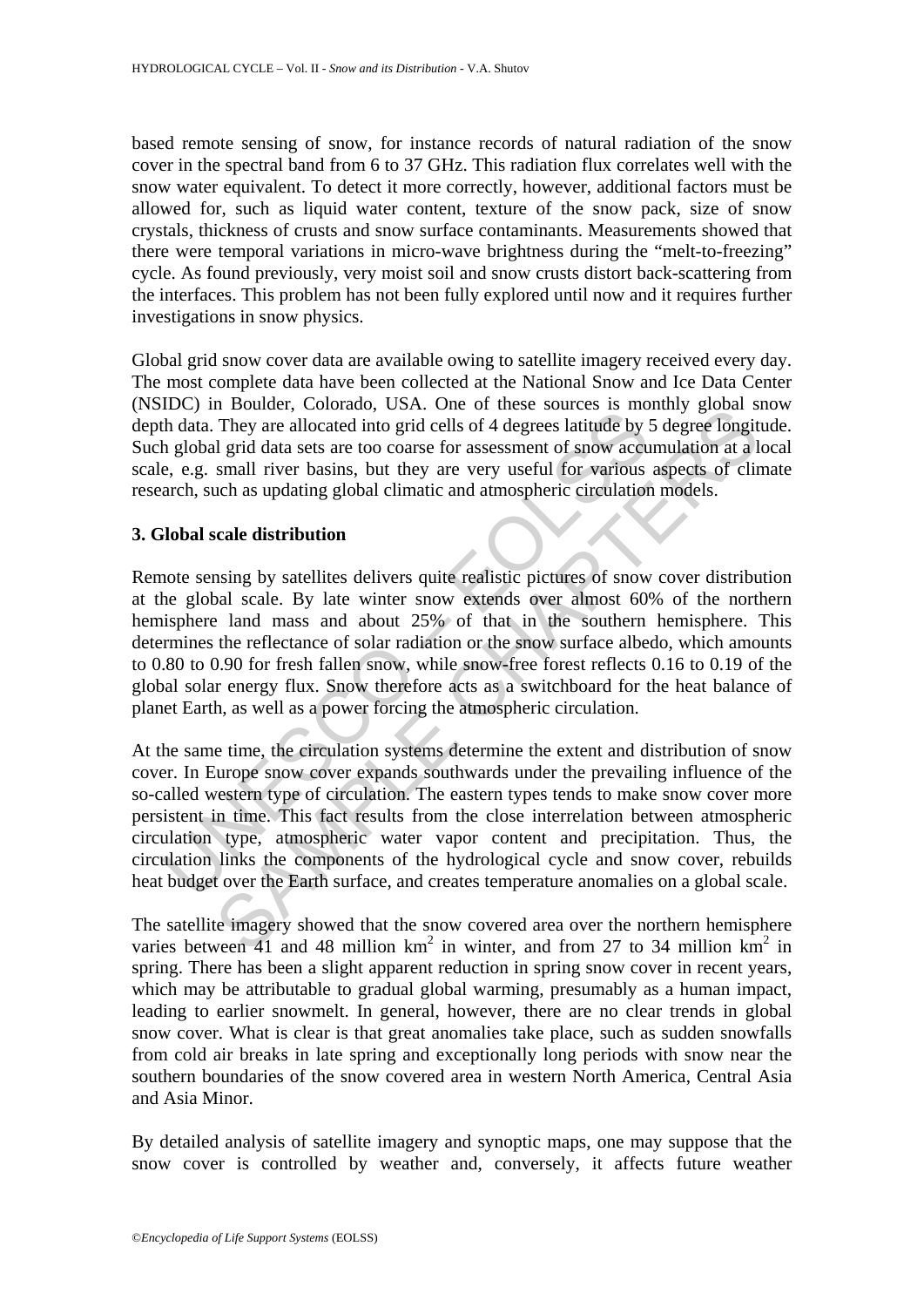conditions. The anomalies in snow cover distribution over wide regions, e.g. over the Russian plains, create steady temperature anomalies in early spring. These need to be predicted in due time as being of great importance for arable agriculture.

#### **4. Mountainous areas**

The climatic snow limit in mountains is the line where perennial snow occurs; this relates to the "accumulation–melting" budget which depends on air temperature, amount of solid precipitation and solar radiation income, over different slopes. So, the mean air temperature at the snow limit  $T_0$  in Norway is equal to +6  $\degree$ C under permanent cloudy sky, and total precipitation is about to 2000 mm. In contrast, in the Chilean Andes with their very high income of solar radiation,  $T_0 = -2$  °C.

The actual snow limit may not be in a close agreement with the climatic one, because it is a product of continual interrelations between steady climate factors and freaks of weather associated with complex mountain relief. The highest and the lowest altitudes of snow limit are more different in the middle latitudes of the northern hemisphere than anywhere else (see Table 2).

| Latitude, degree                                                       | 80         | 70  |  | $60$ 50 40 30 20 |  |                              |
|------------------------------------------------------------------------|------------|-----|--|------------------|--|------------------------------|
| Highest, m a.s.l. 600   1500   2600   3700   5100   6100   5300   4700 |            |     |  |                  |  |                              |
| Lowest, m a.s.l.                                                       | $\mid$ 100 | 300 |  |                  |  | 700 1100 2500 4200 4700 4500 |

Note: the latitudinal bands are centered around the figures (85 to 75, etc.).

Table 2. Altitudes of snow limit in northern hemisphere mountains

actual snow limit may not be in a close agreement with the clim<br>product of continual interrelations between steady climate fac<br>ther associated with complex mountain relief. The highest and t<br>now limit are more different i snow limit may not be in a close agreement with the climatic one, because to of continual interrelations between steady climate factors and freak sociated with complex mountain relief. The highest and the lowest altitudes So, in humid western Georgia (the Caucasus Mts.) the snow limit reaches 2500 m and lower, while in the semi-arid mountains of Dagestan it rises to 4000 m above sea level. Skiers can easily appreciate these aspect-related influences from a cable car to Mt. Elbrus in Central Caucasus. Both precipitation and snow water equivalent are usually enhanced with elevation, by 15-25 mm per 100 m height in semi-arid mountain regions such as the Altai Mountains, and by 40-70 mm per 100 m in the humid Italian Alps and by as much as 85 mm per 100 m for the southern slopes of the Caucasus. The highest precipitation is in elevation zones beneath the snow limit. Snow can accumulate rapidly in the relict spruce thickets of the western Georgian slopes, and this can cause snow avalanches of the highest magnitude.

Exposure-related variations in snow water equivalent are also of great importance. They are in fact a "life support system" for wide regions of Central Asia. This is an area of productive agriculture and horticulture: e.g. the cotton, orchards, vineyards, vegetables and well known sweet melons from Bukhara. All this abundance relies on irrigation, using streams fed by snow melt from the Tien Shan ridges. It was found by observation that the runoff yield from May to September from the drainage basin situated at 3400 m a.s.l. on the southern slope of the Tien Shan Mountains is 1300 mm, while the basin of mainly northern aspect and of the same mean elevation produces 2000 mm of melt water and even more.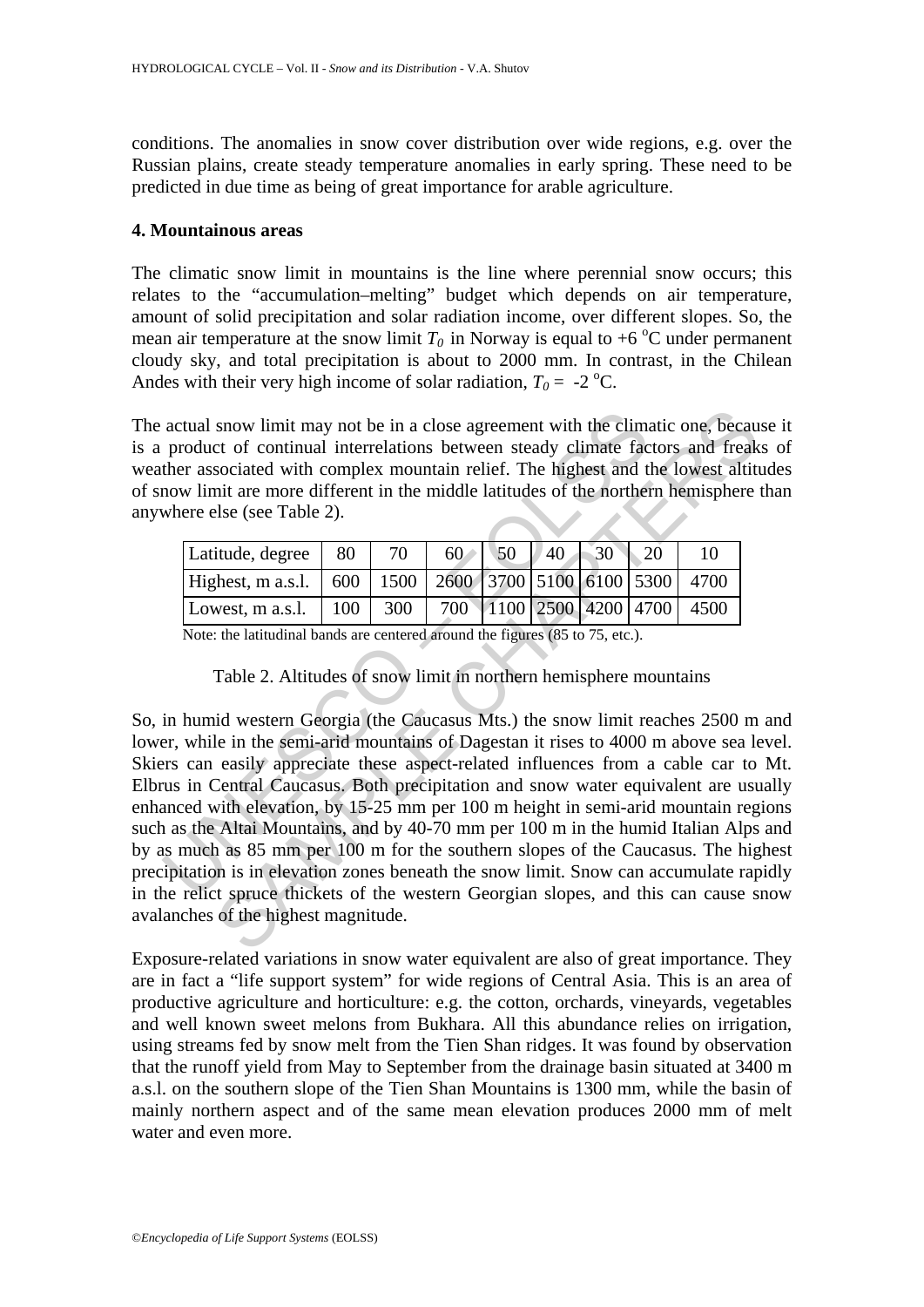Similar effects are revealed by a journey in southern Siberia and Mongolia that depends on a change of atmospheric circulation and affects the local semi-arid climate. There are only dry prairies with sparsely grown larch groves on the south-facing slopes, while on the north-facing slopes, there are pine and fir tree stands that produce good timber. Likewise the American Rocky Mountains (on east- and west-facing slopes respectively) in Idaho, Utah and Wyoming.

- -

-

## TO ACCESS ALL THE **22 PAGES** OF THIS CHAPTER, Visit: http://www.eolss.net/Eolss-sampleAllChapter.aspx

#### **Bibliography**

Barry, R.G., R.L. Armstrong, and J.-M. Fallot (1995). Twentieth century variability in snow cover and approaches to detecting and monitoring changes. - Progress in Physical Geography, 19, p. 520-532. [An introduction to the climate of snow cover as detected by remote sensing from satellite platforms]

Groisman, P. Ya., and D. R. Eastering. (1994) Variability and trends of precipitation and snowfalls over the United States and Canada. - Journal of Climate, vol. 7, p. 184-205 [Summary of observation results with analysis of trends related to climate change]

Handbook of snow. (1981) Eds. by D. Male and D. Gray. - Pergamon Press, NY, 752 pp. [This is a comprehensive description of all the fundamentals related to snow cover, and the second part of the handbook is devoted to various applications for inquisitive readers]

Visit: http://www.eolss.net/Eolss-sampleAllChaptu<br>
iography<br>
y, R.G., R.L. Armstrong, and J.-M. Fallot (1995). Twentieth century variabil<br>
backes to detecting and monitoring changes. - Progress in Physical Geograph<br>
ductio Visit: http://www.eolss.net/Eolss-sampleAllChapter.aspx<br>
R.L. Armstrong, and J.-M. Fallot (1995). Twentieth eentury variability in snow cove<br>
of detecting and monitoring changes. - Progress in Physical Geography. 19, p. 52 Kane D.L., Hinzman L.D., Benson C.S., Liston G.E.. Snow hydrology of a headwater Arctic basin: Physical measurements and process studies. - Water Resources Research, 1991, vol. 27, p. 1099-1109. [Results obtained in long-term studies in the Alaskan Arctic and investigation methods including energy budget and water balance]

Kotlyakov, V.M. (1994). Snow and ice world. - M., Nauka, 264 pp. (in Russian). [This book surveys snow and ice phenomena at a global scale, particularly in mountains]

Liston G.E., M. Sturm. (1998). A snow transport model for complex terrain. - Journal of Glaciology, vol. 44, p. 498-576 [A detailed description of the model for snow re-distribution by wind-borne drifting under influence of relief]

Martinec, J. (1976). Snow and ice, in J.C. Rodda (Ed.), Facets of Hydrology, chapter 4, Wiley & Sons, 1976, p. 85-118. [Review on snow cover investigation aimed at runoff forecasting]

Pomeroy, J.W., and D.M. Gray. (1995). Snowcover accumulation, relocation and management. NHRI, University of Saskatchewan, Saskatoon, 144 pp. [This is an overview of Canadian experience in snow cover investigation, especially for people working in applied studies]

Rango A., Martinec J. (1994). Areal extent of seasonal snow cover in a changing climate. - Nordic Hydrol., vol. 25, No. 2, p. 233-246. [Results of snow cover investigation, especially using remote sensing, aimed at climate studies]

Yang, Z.-L., R.E. Dickinson, A. Robock, and K.Ya. Vinnikov. (1997). Validation of the snow submodel of the Biosphere-Atmosphere Transfer Scheme with Russian snow cover observational data. - Journal of Climate, vol. 10, p. 353-373. [A comprehensive research in numerical simulation of snow cover and snowmelt using a model for energy fluxes at the snow-atmosphere boundary as well as processes within snow pack]